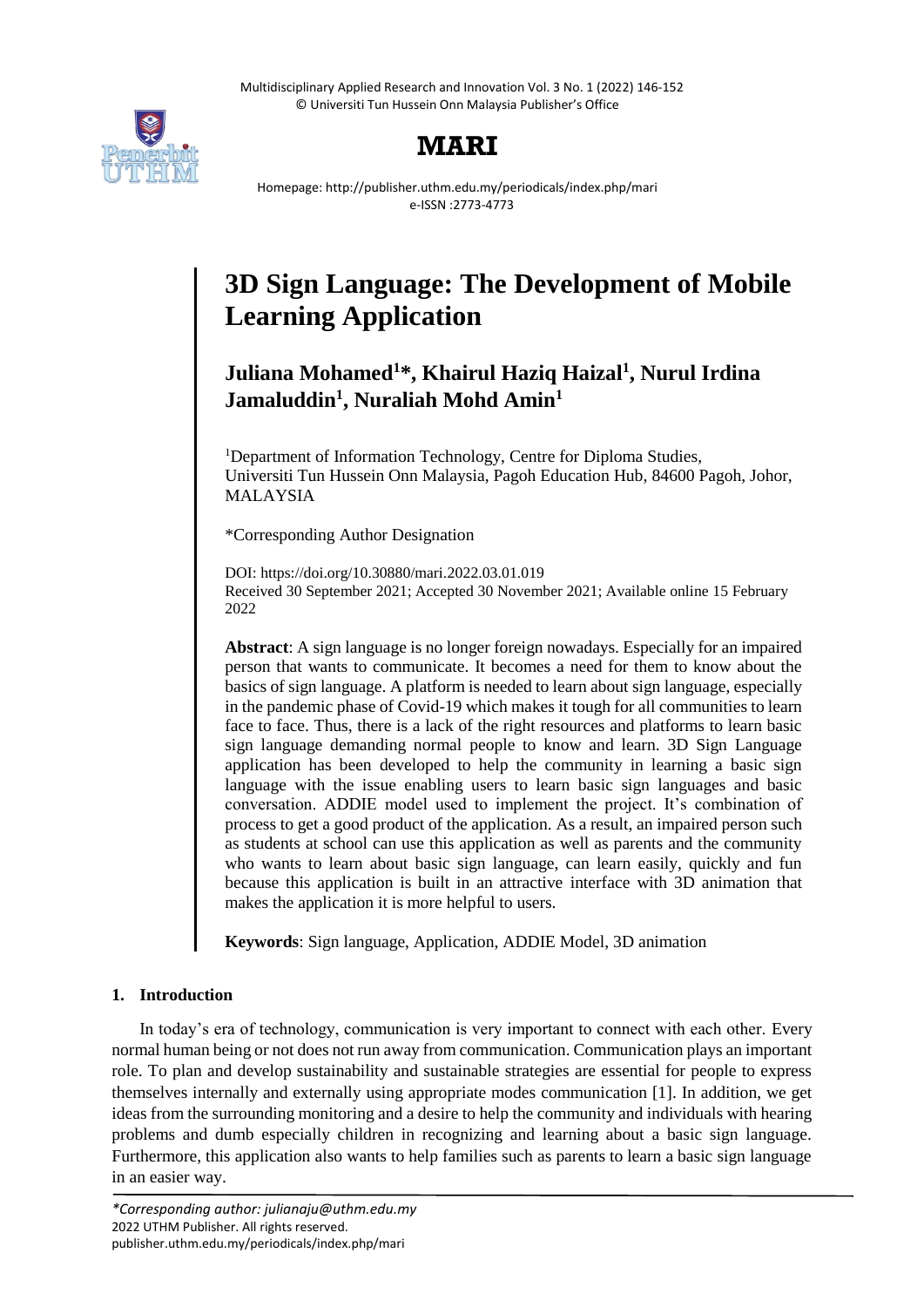This application is named 3D Sign Language in accordance with its internal context that we use 3 Dimension as a model for users to learn this basic sign language [2]. This is because it will make it easier for users to better understand when learning and practicing the sign language so they can also learn with effective learning that is more interesting and fun when use it. Besides, we hope that the development of this 3D Sign Language application will help every section of the community by benefiting from its development.

#### 1.1 Education application

In this era of technology, various learning facilities have been made to attract students to learn a subject. Especially during this covid-19 pandemic season, there have been many facilities to study online to provide convenience to instructors and students. Most of the current generation has also spent their time with smartphones because of the variety of amenities that can be created with smartphones. Due to the smartphone is small in size and easy to hold, it makes it easy for users to carry the smartphone anywhere. Therefore, learning in the form of applications is the best method for students to take advantage of their smartphone usage and time [3]. Educational applications have been proven to attract students because learning in the form of games makes them not easily bored to learn a subject [4]. Therefore, the idea arose to create a learning application about sign language to make it easier for people to learn sign language easily and interestingly.

#### 1.2 Sign language

As we all know, sign language is the language of body movements to communicate with the hearing problem. The use of sign language among the people is increasingly marginalized and makes the hearing problems excluded from community activities in Malaysia. Amir Hamidi Abdul Manan, the Deputy President of the Malaysian Association for Sign Language and Deaf Studies, also suggested that Malaysian's citizen must learn and master sign language to facilitate communication with the hearing problem [5]. Sign language needs to be developed and its use exposed to those who are normal because it is a spoken language. Now, people can learn sign language easily.

Sign language is a solution for these special children that they can learn in early age. The language is difficult to learn especially for their parents. An application called 3D Sign Language has been developed specifically for children with hearing problems. The unique about our application is that we use 3D animations for movements. The application also helps their parents to learn and teach their children to build their communication skills with the community.

#### **2. Materials and Methods**

This project uses ADDIE model as a methodology in developing this 3D sign language application. ADDIE also means Analysis, Design, Develop, Implement and Evaluate which are the five phases in the ADDIE model [6], [7]. Each phase in this ADDIE model is very important and interconnected with each other to produce the best application. **Figure 1** shows ADDIE model.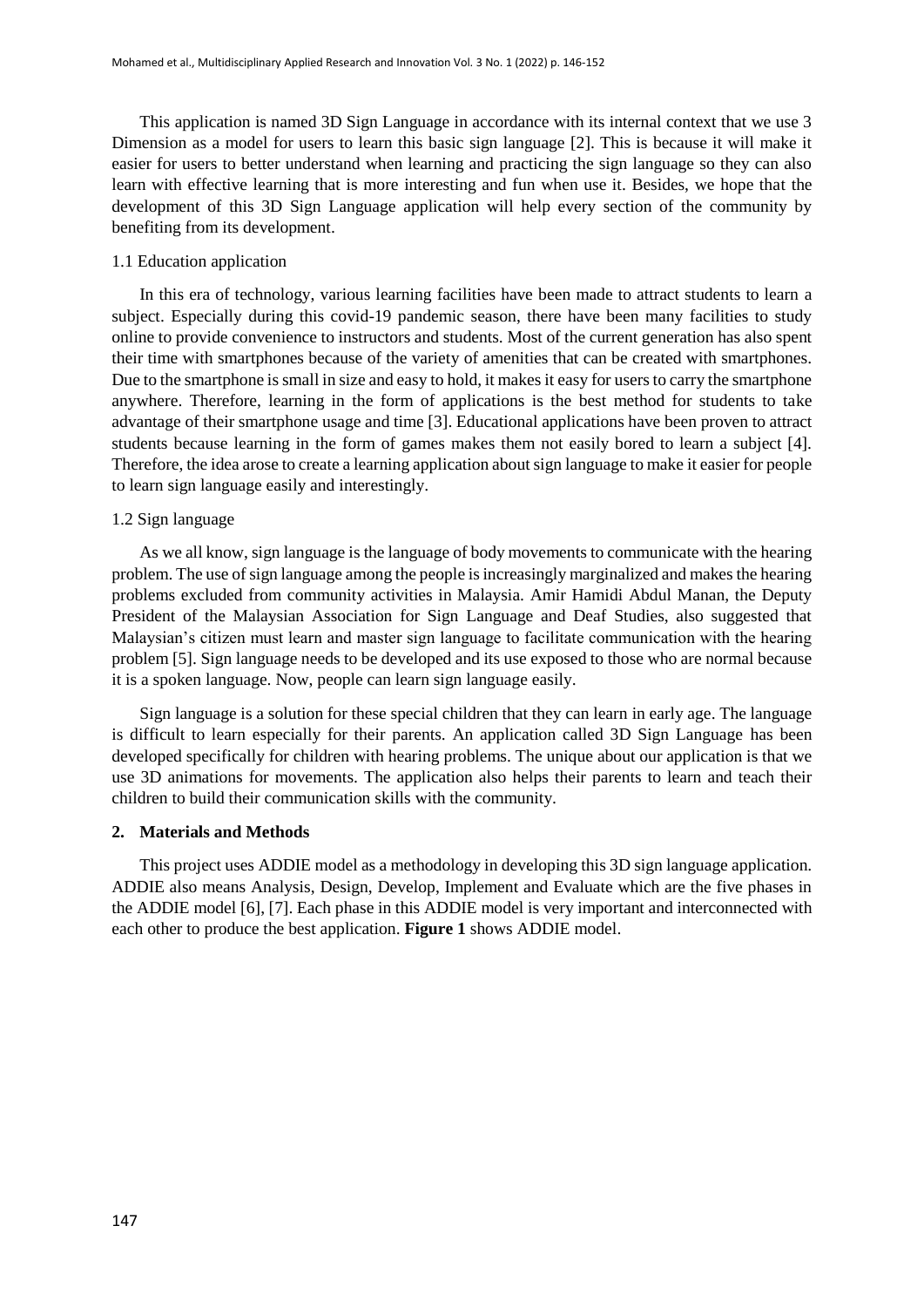

**Figure 1: ADDIE Model**

#### 2.1 Analysis

During this phase, several problems need to be identified to analyzed the data before the project is carried out. Analysis needs to be done so that the solution to the problem can be solved. This research uses google form as a medium to collect data from the community in Malaysia. Through the data collected, we found that many of the people in Malaysia do not know sign language and do not feel it is important. This problem gives the idea to build an application about sign language so that this problem can be solved. This 3D sign language targets users from children and the general public.

#### 2.2 Develop

At this phase, the software to be used should be in accordance with the suitability of the application to be built. Application content should also be listed in this phase to find out the appropriate software to develop this project. Therefore, a blender software is used to create an animated 3D model that will create sign language movements. In addition, unity software is also used to develop the application based on the storyboard created. In unity software, the programming language used is C# as the development of this application. Multimedia elements are also used such as graphics, text and audio as backgrounds, icons and menus to make the application look more attractive and cheerful.

#### 2.3 Design

In the design phase, the application design must be planned according to the suitability of the application to be built. Storyboards have also been created in this phase to show an overview of the application to facilitate the development process of this application. Hand model and girl model are downloaded via google chrome to create sign language animations in blender software. Next, the model is transferred into unity software for further application development prior to the next phase. **Figure 2**, **3** and **4** shows the development of application.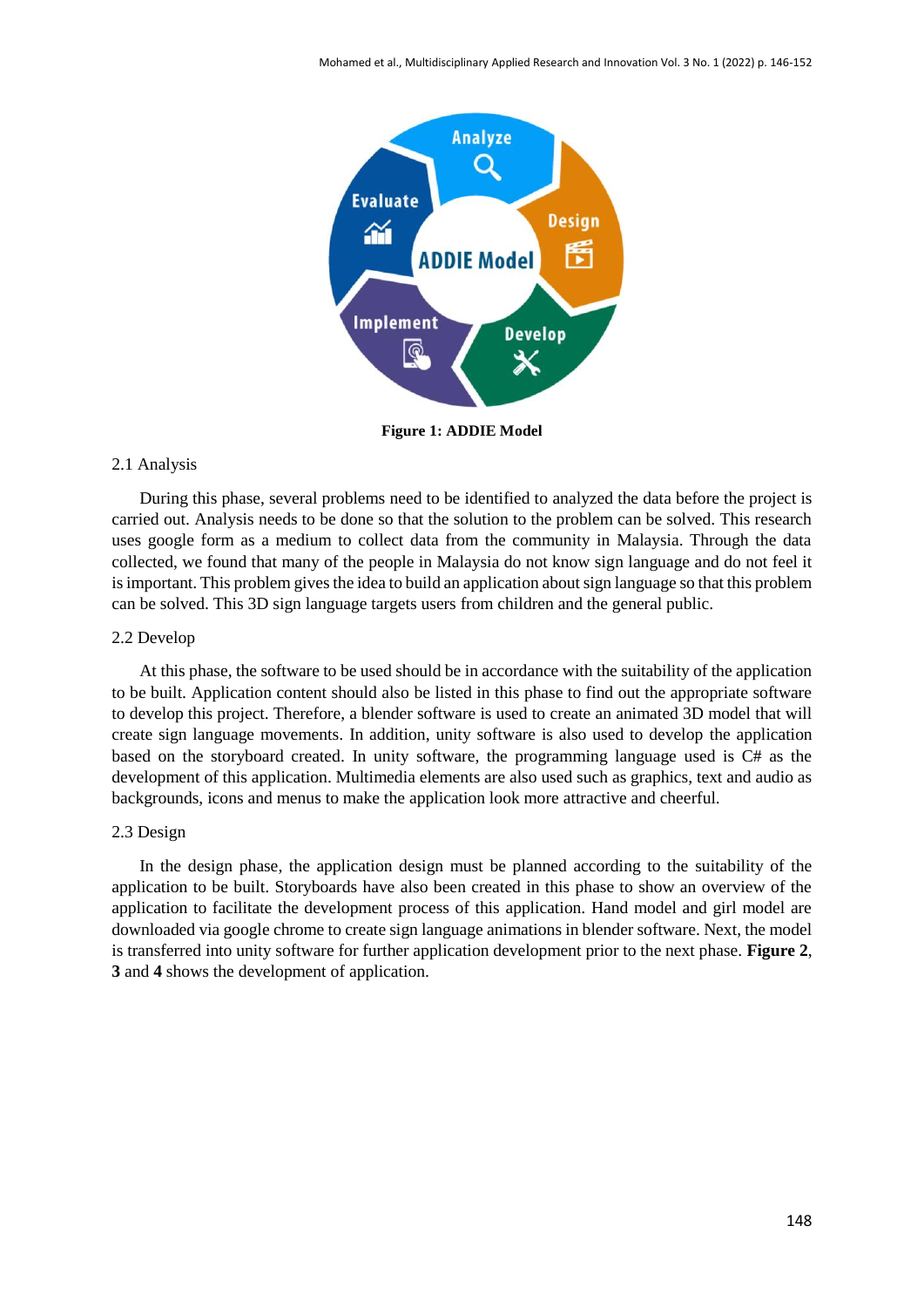

**Figure 2: Main menu**



**Figure 3: Learn alphabets and numbers**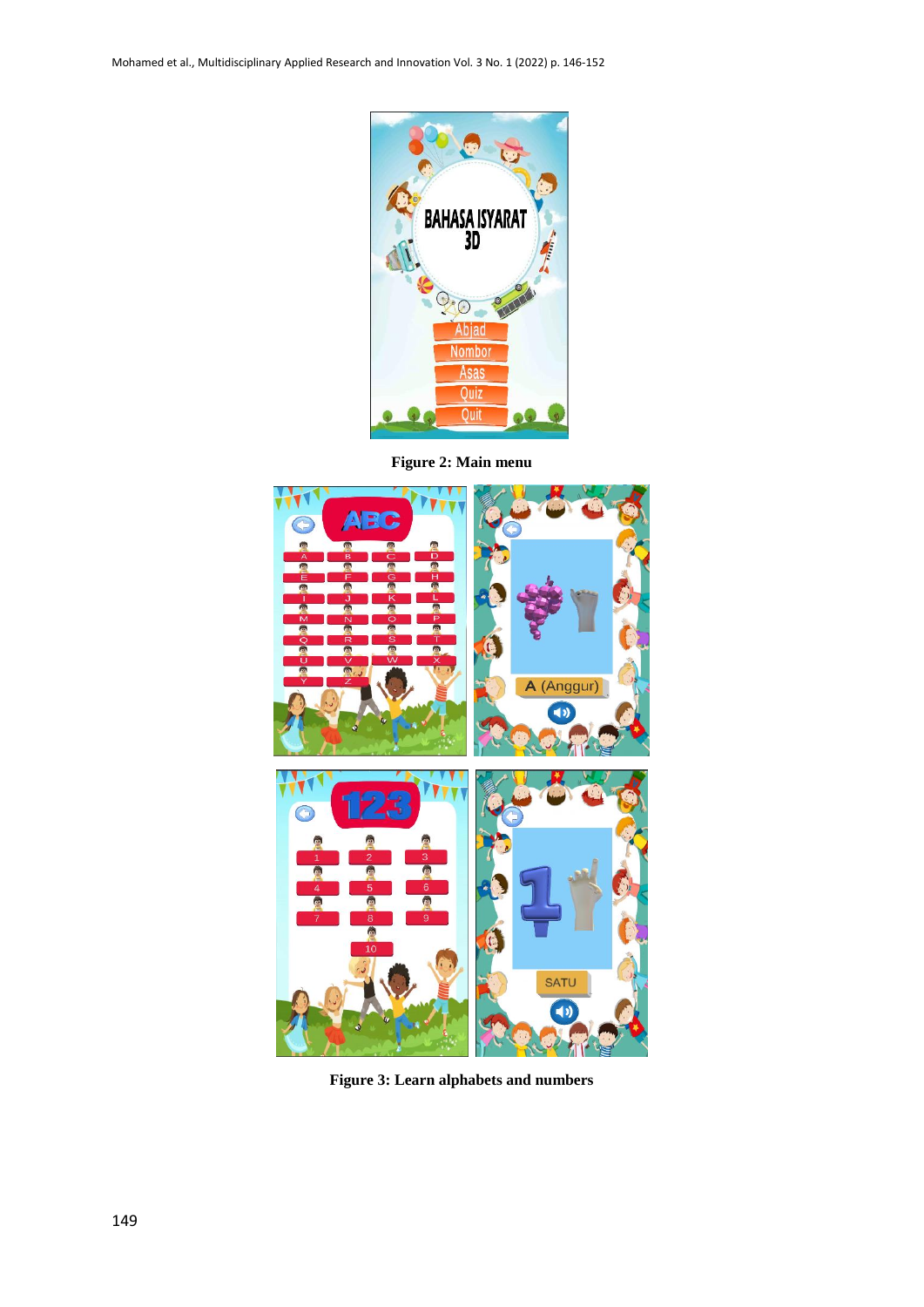

**Figure 4: Learn basic and quiz**

#### 2.4 Implement

The implementing phase needs to be carried out to find out if this application is successful or not, before moving on to the next phase. The testing process needs to be done on a mobile phone to see the success of the development of this application. If all works well as desired, it can go to the next phase to see whether the objectives have been achieved or not. Throughout this implementation process, this application has been tested from stage to stage to see continuity of success at a level that has been altered and improved.

#### 2.5 Evaluate

At this phase, the evaluation is made through close contacts which is family and close friends. Respondents are required to use the application that has been built to see the effectiveness of the facility to learn sign language easily to users. Some questions will also be asked to find out whether it achieves the objective or not. With this, we can know its effectiveness to help people learn sign language.

#### **3. Results and Discussion**

Through the development of this application, a survey has been made using Google Forms. This survey form intended for the general public in society. This is to get consensus information through the general public about the importance of sign language.

The survey found that the number of respondents are 34 people, consisting of general public in society of male and female. The group that responded consisted of the range of 17-25 years old which majority responded are 17-20 years old. Besides, this online survey includes 3 general questions about personal information which are gender, age, and nation. In addition, the other 6 questions related to sign language that they need to answer as to complete this survey process.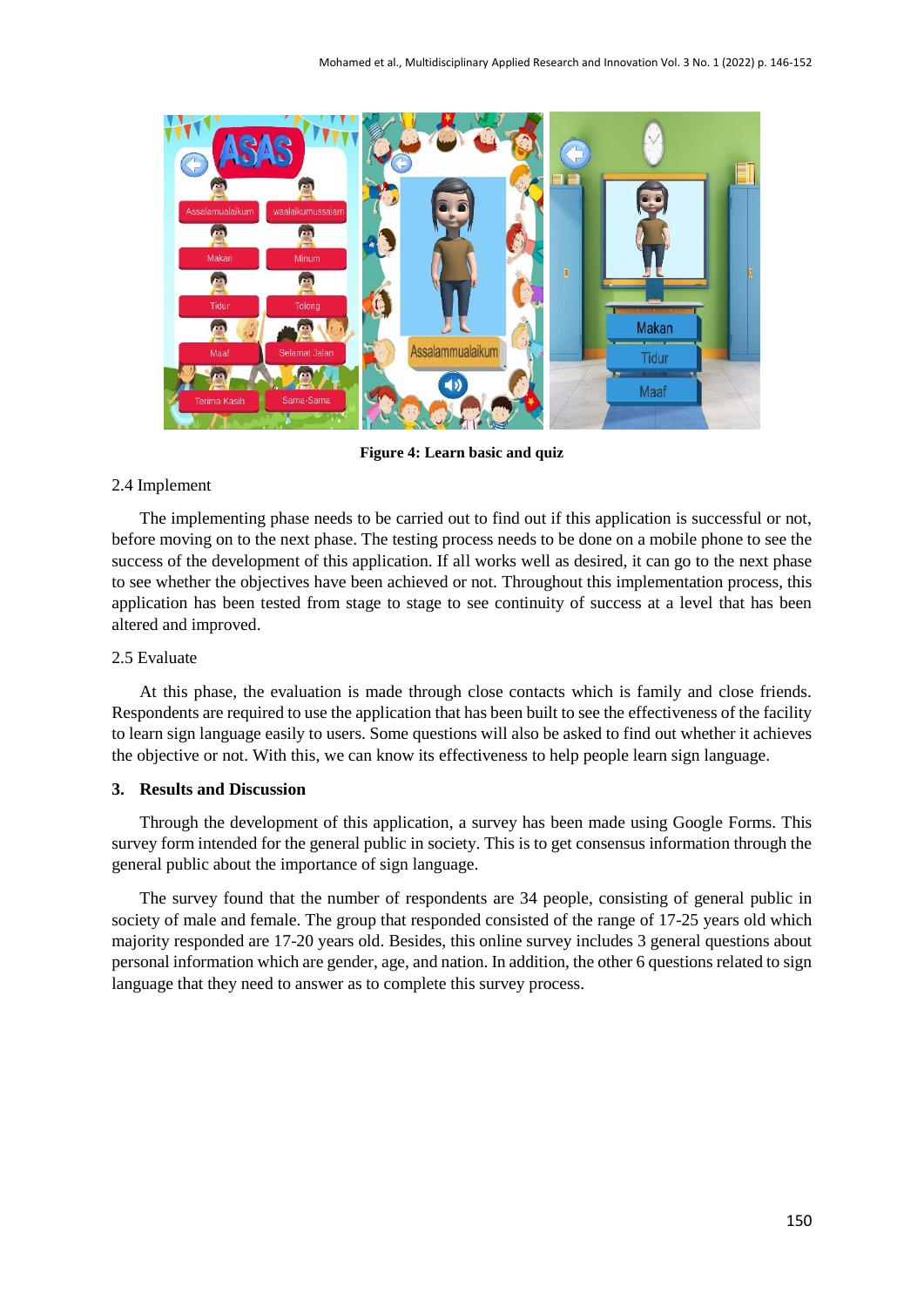3.1 Results

| Scale frequency | Respondent | Percentage $(\% )$ |
|-----------------|------------|--------------------|
| Important       | 28         | 82.4               |
| Maybe           |            | 17.6               |
| Not important   |            |                    |

**Table 1: Public opinion about the importance of sign language**

Based on the **Table 1**, the question asked is the opinion about the importance of sign language majority respondents are agreed that sign language is important to everyone. This shows that they have realized the importance of sign language to communicate especially to people with deaf and dumb.

**Table 2: Public opinion about Sign Language application will make learning a sign language easier**

| Scale frequency | Respondent | Percentage $(\% )$ |
|-----------------|------------|--------------------|
| Important       | 29         | 85.3               |
| Maybe           |            | 14.7               |
| Not important   |            |                    |

Based on **Table 2**, the question asked is the opinion about Sign Language Application will make learning a sign language easier. 85.3% of respondents which the majority of overall respondents said Sign Language Application will make learning a sign language easier. It can be concluded that the respondents are aware that the sign language application that has been developed will make it easier for everyone to learn about sign language which 3D Sign Language will fulfill the needs of society, especially for the needy such as children and impaired persons.

**Table 3: Public opinion about 3D animation can help and make Sign Language application more helpful and interesting**

| Scale frequency | Respondent | Percentage $(\% )$ |
|-----------------|------------|--------------------|
| Important       |            | 94.1               |
| Maybe           |            |                    |
| Not important   |            |                    |

Based on **Table 3**, the question asked is the opinion about 3D animation can help and make Sign Language Application more helpful and interesting it shows that almost 100% agreed that with 3D animation, it can make the sign language application more helpful and interesting. This means that people really like the application that will make them enjoy when using it because it is more interesting and easier for them when learning about sign language.

#### **4. Conclusion**

In conclusion, this 3D Sign Language mobile learning can help children born deaf or dumb learn sign language easily and can use it anytime and anywhere. The mobile learning also can help the parent to teach their children to learn the sign language. Mobile learning is a very popular device but to interest children to learn and use this mobile learning, we add 3D animation and also can interact with 3D model in the mobile learning. This mobile learning can also become either one helps the deaf and dumb to communication with the people out there. In addition, the community can also learn the sign language using this mobile learning. Therefore, the community also can use it with the deaf and dumb people. Finally, we hoped that the development of 3D sign language will give a positive impact to all levels of society in helping them learn a basic sign language easily. Thus, it can improve wellbeing in communication and strengthen friendships regardless of an individual's situation.